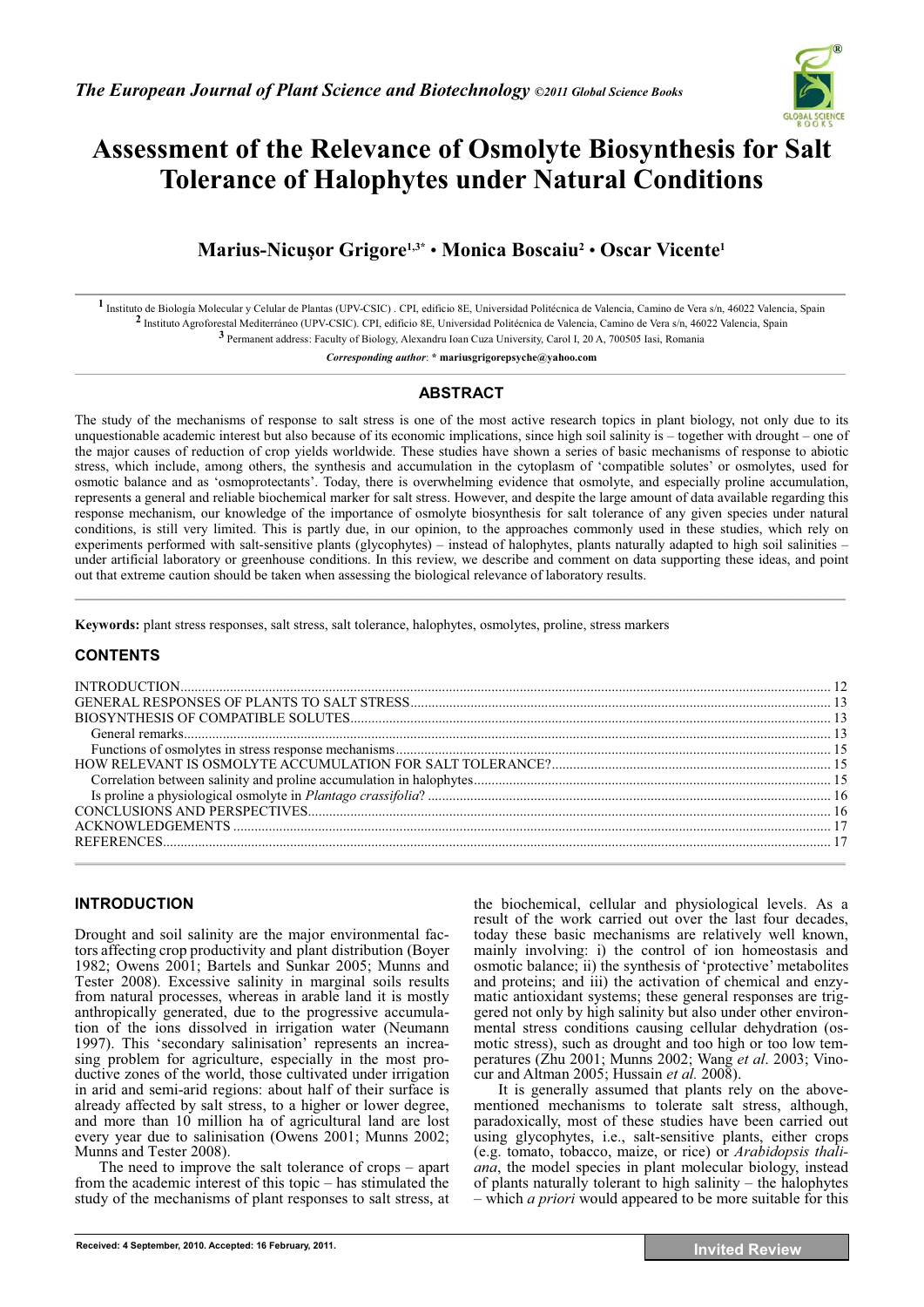kind of research.

The definition of halophytes – or halophilic ('saltloving') plants – is not as simple as it would seem at first sight. Even the terminology used to describe the relationships between plants and salinity is very heterogeneous and often confusing (for extensive comments see: Grigore 2008a, 2008b; Grigore and Toma 2010a, 2010b). For example, halophytes have been defined as plants living in natural saline environments, where they are able to complete their life cycles in the presence of salt concentrations of at least 200 mM NaCl. Although there exists a continuous variation in the degree of plant salt tolerance, from very salt-sensitive species to extreme halophytes, this operational definition seems appropriated, excluding about 99% of all angiosperm species, which will not survive under those conditions (Flowers *et al.* 1986; Flowers and Colmer 2008).

The basic mechanisms of salt tolerance in halophytes seem to be mostly dependent on their capacity to sequester toxic ions  $(Na^+, C<sup>T</sup>)$  in the vacuoles and to accumulate compatible osmotica in the cytoplasm (Flowers *et al*. 1977; Wyn Jones *et al*. 1977; Glenn *et al.* 1999). Exclusion of ions by the roots, synthesis of specific proteins or activation of antioxidant systems most likely also contribute to the overall salt tolerance of a given species, but the relative importance of these responses is largely unknown. Besides, many halophytes possess a large diversity of additional, often constitutive, mechanisms of defence against high salinity in the soil: salt glands or salt bladders (Grigore and Toma 2010a), succulent tissues and specific photosynthetic adaptations such as Kranz anatomy structure (Grigore and Toma 2010b).

As a very active field in plant biology research, hundreds, if not thousands of reports on the responses of plants to high salinity have been published during the last years – using mostly salt-sensitive species. We can also include here experiments performed to assess the possible increase in salt tolerance of transgenic plants expressing putative halotolerance genes. A few examples of these studies are summarized in **Table 1**.

It is important to note that practically all studies carried out to investigate the mechanisms of salt stress responses use, basically, the same experimental approach. Tissue culture material, germinating seeds, or whole plants at different developmental stages are subjected to increasing salt concentrations (NaCl, generally) for different times, under otherwise optimal conditions – regarding substrate, water and nutrient availability, light, temperature or relative humidity– in the controlled environment of the laboratory or the greenhouse. The 'response' of the plants is then assessed by determining changes in different morphological, physiological or biochemical parameters – which could include from simple growth measurements to the expression of specific genes – in salt-treated plant material, as compared to nontreated samples, which are considered as 'controls'. This artificial situation is different from the 'real life' of plants in their natural habitats, where they are simultaneously subjected to different, uncontrollable environmental stress conditions (Grigore and Toma 2008), which may frequently change, qualitatively and quantitatively, in unpredictable ways, and where the 'non stress' situation simply does not exist. Molecular, biochemical or physiological data on plant responses to salt stress under natural conditions are very scarce, due to the obvious difficulties of performing this kind of research. Therefore, despite the large amount of data obtained in the laboratory and the attempts to generalise them, our knowledge of the mechanisms of salt tolerance operating in halophytes in their natural habitats is still very limited.

The responses of plants to high soil salinity and the possible mechanisms of salt tolerance – and/or tolerance to other abiotic stresses – have been summarized and discussed, with emphasis on different aspects, in many reviews published during the last decade (in addition to references cited above, see for example: Hasegawa *et al.* 2000; Marcum 2002; O'Leary 2002; Sen *et al.* 2002; Tester and Davenport 2003; Sairam and Tyagi 2004; Munns 2005; Parvaiz and Satyawati 2008; Ruan *et al*. 2010; Ruan and Teixeira da Silva 2011). In this mini-review our aim is to reconsider the possible biological relevance for salt tolerance mechanisms of some biochemical markers of specific stress response pathways according to the ideas outlined in the previous paragraphs. We will focus on osmolytes, and especially on proline (Pro) biosynthesis. We will mention some of the numerous data supporting the notion that Pro could be considered a reliable stress marker, since it indeed accumulates in many plants subjected to salt – or drought – stress; but some contradictory results will also be described, suggesting that Pro accumulation may be relevant for salt tolerance in some species, but not in others. Finally, we will propose some possible future lines of research, complementary to the most common approaches use today, which may contribute to improving our knowledge of the mechanisms of salt tolerance of halophytes in their natural habitats.

## **GENERAL RESPONSES OF PLANTS TO SALT STRESS**

Theoretically, both halophytes and glycophytes face the same problems induced by high salinity of the soil solution: i) lowering of the water potential, leading to cellular dehydration (osmotic stress); ii) toxicity of absorbed  $Na<sup>+</sup>$  and  $CI$ ions, due to inhibition of many enzymatic activities and different cellular processes (protein synthesis, pre-mRNA processing, direct inactivation of proteins and macromolecular structures, or generation of reactive oxygen species (ROS) (oxidative stress); and iii) interference with the uptake of essential nutrients, such as  $K^+$  and  $Ca^{2+}$  (Zhu 2001; Forment *et al*. 2002; Munns 2002; Wang *et al*. 2003; Flowers and Flowers 2005; Vinocur and Altman 2005).

There is much evidence that all plants, salt-sensitive as well as tolerant, use the same basic mechanisms of response to salt stress mentioned above, involving control of ion homeostasis, synthesis of compatible solutes and protective proteins, and oxidative stress management (Hussain *et al.* 2008). However, the very fact that halophytes can tolerate NaCl concentrations which will kill any glycophyte (including most wild species and all crops) clearly indicates that all those responses of plants to salt stress generally do not lead to salt tolerance. Therefore, the mechanisms that halophytes use to cope with high soil salinity – apart from anatomic or other adaptations which may be important for particular species – must be much more efficient than those operating in glycophytes, although they may share the same molecular basis in both types of plants. This also highlights the drawbacks and limitations of using salt sensitive models to investigate salt tolerance mechanisms.

## **BIOSYNTHESIS OF COMPATIBLE SOLUTES**

#### **General remarks**

As mentioned before, the stress caused by salinity has two major components: osmotic (water) stress causing cellular dehydration, and salt (ion) toxicity (Schulze *et al.* 2005). Water deficits have been shown to induce a lowering of the osmotic potential in plants as a means of maintaining cellular turgor (Jones *et al.* 1981). This reduction in the osmotic potential as a response to water deficit can be achieved by solute accumulation within the plant cell or by a decrease in the cell volume, leading to an increased concentration of osmotic solutes as water leaves from the vacuole (Heuer 1999). These phenomena are described as osmoregulation and osmotic adjustment. Osmotic adjustment is a very important mechanism involved in drought and salt tolerance, because it enables maintenance of turgor, cell expansion, stomatal and photosynthetic adjustments and plant growth.

Since sodium (and chloride) ions are toxic at relatively low concentrations, they cannot accumulate in the cytoplasm and must be sequestered in the vacuole; in fact, salt tolerance depends to a great extent on the cellular compart-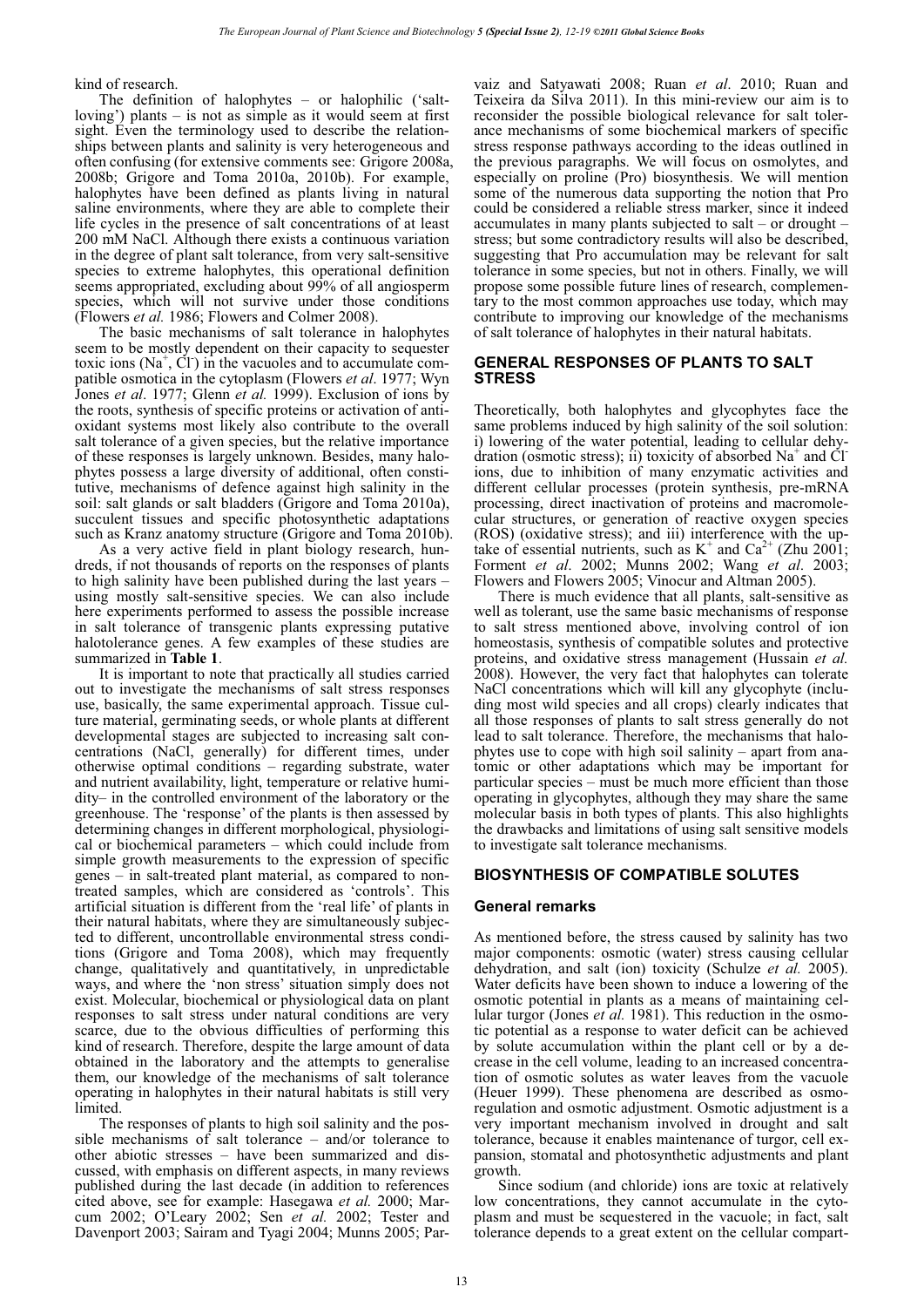#### **Table 1** Examples of experiments performed to reveal the responses of plants to salt stress.

| <b>Species</b>                                         | Plant material                                                                     | <b>Registered parameters</b>                                                                                                    | <b>References</b>                                                    | <b>Comments/Remarks</b>                                                                                                                            |
|--------------------------------------------------------|------------------------------------------------------------------------------------|---------------------------------------------------------------------------------------------------------------------------------|----------------------------------------------------------------------|----------------------------------------------------------------------------------------------------------------------------------------------------|
| Arabidopsis thaliana<br>(transgenic)                   | <sup>1</sup> Adult plant                                                           |                                                                                                                                 | <sup>1</sup> Nanjo et al. 1999a                                      | <sup>1</sup> Alteration of Pro metabolism by<br>inhibition of Pro dehydrogenase                                                                    |
|                                                        | <sup>2</sup> Adult plant                                                           |                                                                                                                                 | <sup>2</sup> Nanjo <i>et al</i> . 1999b                              | (antisense approach)<br><sup>2</sup> Alteration of Pro metabolism by<br>inhibition of $\Delta$ - pyrroline-5-<br>carboxylate synthetase (antisense |
|                                                        | <sup>3</sup> Adult plant<br><sup>4</sup> Germinating seeds;<br>adult plants        | <sup>3</sup> Growth<br><sup>4</sup> Germination frequency, growth                                                               | <sup>3</sup> Forment et al. 2002<br><sup>4</sup> Naranjo et al. 2006 | approach)<br><sup>3</sup> Overexpression of splicing factors<br><sup>4</sup> Overexpression of a GDSL-lipase                                       |
| Nicotiana tabacum<br>(transgenic)                      | <sup>1</sup> Adult plant                                                           |                                                                                                                                 | <sup>1</sup> Kishor et al. 1995                                      | <sup>1</sup> Overexpression of $\Delta$ - pyrroline-5-<br>carboxylate synthetase                                                                   |
|                                                        | <sup>2</sup> Tissue culture material<br>(cells adapted to NaCl)                    |                                                                                                                                 | $2$ La Rosa et al. 1991                                              | Role of $\Delta$ - pyrroline-5-carboxylate<br>synthetase in the regulation of Pro<br>biosynthesis                                                  |
| Lycopersicon<br>esculentum <sup>*</sup> , L. pennellii | <sup>1</sup> Excised leaf discs                                                    | <sup>1</sup> Accumulation of Pro and Pro<br>precursors (aspargine, ornithine,<br>glutamate)                                     | <sup>1</sup> Guerrier 1998                                           | <sup>1</sup> Higher accumulation of Pro in<br>salt-sensitive L. esculentum                                                                         |
|                                                        | <sup>2</sup> Adult plants                                                          | <sup>2</sup> Growth, ionic relations and Pro<br>accumulation                                                                    | $2*$ Inal 2002                                                       | <sup>2</sup> Salt treatments reduced biomass<br>and increased Pro accumulation                                                                     |
|                                                        | <sup>3</sup> Young and old plants                                                  | <sup>3</sup> Growth, Pro accumulation                                                                                           | *,3Claussen 2005                                                     | <sup>3</sup> The highest concentration of Pro<br>was found in growing leaves                                                                       |
| Oryza sativa                                           | <sup>1</sup> Seedling stage of salt-<br>resistant and salt-<br>sensitive cultivars | <sup>1</sup> Ions and Pro accumulation                                                                                          | <sup>1</sup> Lutts <i>et al.</i> 1996                                | <sup>1</sup> The salt-resistant cultivar<br>accumulated less Pro than the salt-<br>sensitive                                                       |
|                                                        | <sup>2,3</sup> Seedling stage of                                                   | <sup>2</sup> Seed germination, early seedling                                                                                   | <sup>2</sup> Momayezi et al.                                         | <sup>2,3</sup> The amount of Pro within                                                                                                            |
|                                                        | different genotypes                                                                | growth, water content, Pro accumulation<br><sup>3</sup> Seed germination, seedlings growth,<br>Pro content                      | 2009 a<br><sup>3</sup> Momayezi et al.<br>2009b                      | seedlings was reduced by high salt<br>levels                                                                                                       |
|                                                        | $^{4}$ Callus                                                                      | <sup>4</sup> Cell growth, water content, Pro<br>accumulation, $Na^+$ , $K^+$ , $Ca^{2+}$<br>determination                       | <sup>4</sup> Summart <i>et al</i> . 2010                             | <sup>4</sup> Pro content was 2.0-2.5 -fold<br>higher in salt-stressed cells than in<br>the control cells                                           |
| Hordeum vulgare                                        | <sup>1</sup> Excised leaves                                                        | <sup>1</sup> Na <sup>+</sup> and Pro content, water potential,<br>osmotic potential                                             | <sup>1</sup> Buhl and Stewart<br>1983                                | Pro accumulation under salt stress                                                                                                                 |
|                                                        | <sup>2</sup> Excised leaves                                                        | ${}^{2}$ Pro, Na <sup>+</sup> , K accumulation                                                                                  | <sup>2</sup> Voetberg and<br>Stewart 1984                            | <sup>2</sup> Pro increased for about 16 h of salt<br>exposure, to remain at the same<br>level afterwards                                           |
|                                                        | <sup>3</sup> Young plants                                                          | <sup>3</sup> Relative water content, Pro<br>accumulation                                                                        | <sup>3</sup> Kocheva and<br>Georgiev 2008                            | <sup>3</sup> Pro levels showed a significant<br>increase in ornithine- and Pro-<br>pretreated plants                                               |
|                                                        | <sup>4</sup> Adult plants of salt-<br>sensitive and salt-<br>tolerant cultivars    | <sup>4</sup> Plant growth, ions determination,<br>compatible solutes                                                            | <sup>4</sup> Chen <i>et al.</i> 2007                                 | <sup>4</sup> Salt treatments increased leaf Pro<br>contents, but more in salt-sensitive<br>cultivars                                               |
|                                                        | <sup>5</sup> Adults plants                                                         | <sup>5</sup> Growth, ions, organic solutes<br>determinations                                                                    | <sup>5</sup> Garthwaite et al.<br>2005                               | <sup>5</sup> Increase in Pro was much larger in<br>the expanding leaf blade                                                                        |
| Phaseolus vulgaris                                     | Calli of bean cultivars                                                            | Pro accumulation                                                                                                                | 2006                                                                 | Cardenas-Avila et al. Higher Pro content in tolerant<br>varieties                                                                                  |
| Pennisetum glaucum                                     | Ten-day-old seedlings<br>of lines differing in salt<br>sensitivity                 | Pro accumulation, ion accumulation and<br>antioxidative enzyme activities                                                       | Mukhopadhyay et<br>al. 2007                                          | Relatively higher increase of Pro<br>levels in tolerant lines                                                                                      |
| Triticum aestivum                                      | Adult plants                                                                       | Pro, protein contents and peroxidase<br>activity                                                                                | Goudarzi and<br>Paknyat 2009                                         | Higher accumulation of Pro in<br>stress tolerant cultivars                                                                                         |
| Saccharum officinarum                                  | Plantlets                                                                          | <sup>1</sup> Growth, photosynthetic parameters, Pro<br>accumulation                                                             | <sup>1</sup> Cha-Um and<br>Kirdmanee 2008                            | <sup>1</sup> Pro content was maximum in the<br>plantlets treated with 300 mM<br>mannitol                                                           |
|                                                        | Plantlets                                                                          | <sup>2</sup> Growth, Pro and ion accumulation                                                                                   | <sup>2</sup> Errabii et al. 2006                                     | <sup>2</sup> Accumulation of Pro occurred in<br>both cultivars                                                                                     |
| Linum usitatissimum                                    | Adult plants                                                                       | Growth, leaf relative water content,<br>enzyme activities, net photosynthetic<br>rate, chlorophyll content, Pro<br>accumulation | Khan et al. 2007                                                     | Pro accumulation was registered in<br>three of the four investigated<br>genotypes                                                                  |
| Olea europaea                                          | Adult plants                                                                       | Photosynthetic capacity and Pro content                                                                                         | Ben-Rouina et al.<br>2006                                            | Increase in Pro levels in leaves and<br>roots of stressed plants                                                                                   |
| Phoenix dactylifera                                    | Callus                                                                             | Growth, ions and Pro accumulation                                                                                               | Al-Khayri 2002                                                       | Pro accumulation was correlated to<br>callus growth inhibition                                                                                     |
| Sorghum bicolor                                        | Adult plants                                                                       | Growth, ions and Pro accumulation                                                                                               | Weimberg et al.<br>1984                                              | Pro increased 60 and 18 fold in<br>Chloride - and Sulphate-plants                                                                                  |

superscript numbers indicate different reports on the same species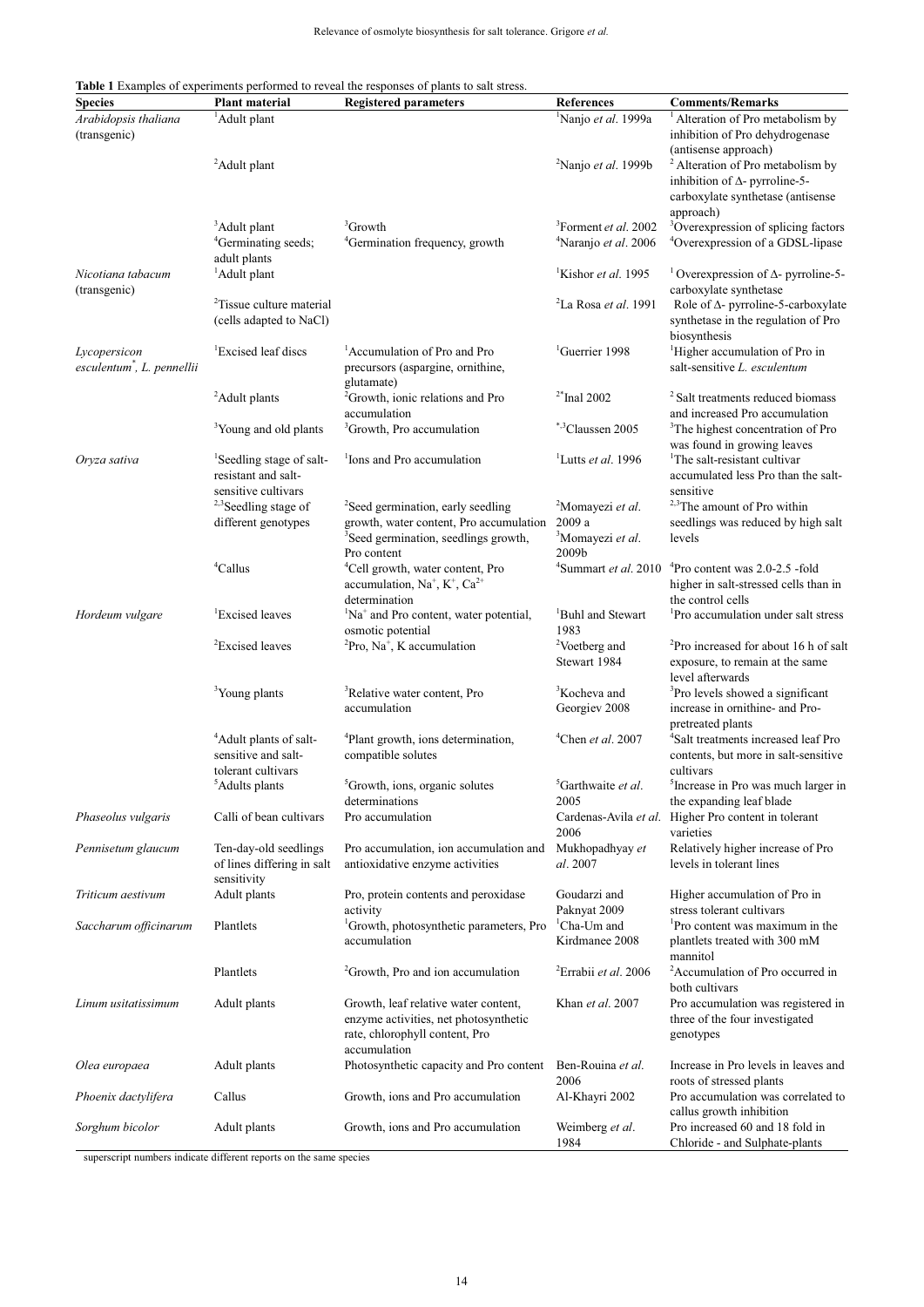mentalisation of toxic ions. Osmotic adjustment under stress then requires the synthesis and accumulation in the cytoplasm of 'compatible solutes' (osmolytes), very soluble organic compounds which do not interfere with normal metabolism, even at high concentrations; their chemical nature is quite diverse, including mostly polyols (glycerol, sorbitol, mannitol), sugars (trehalose, sucrose) and some amino acids and derivatives (Pro, glycine betaine) (e.g., Sairam and Tyagi 2004; Bartels and Sunkar 2005; Flowers and Colmer 2008). Osmolytes are synthesized by many species, not only halophytes, in response to all environmental conditions leading to water stress; in fact, osmolyte accumulation represents a striking case of convergent evolution in solving osmotic problems by all organisms, ranging from microorganisms to plants (Yancey *et al*. 1982; Burg *et al.* 1996).

## **Functions of osmolytes in stress response mechanisms**

It was initially presumed that osmolytes played their main biological role in osmotic adjustment, but they appear to have additional functions during the stress response, acting as 'osmoprotectants', by directly stabilizing proteins and membrane structures under dehydration conditions, and by protecting the cell against oxidative stress as scavengers of ROS; can also function as molecules for the cellular storage under stress conditions of C and/or N (and energy), nutrients which will be reutilised by the plant during recovery from stress (Shen *et al.* 1997; Hong *et al.* 2000; Akashi *et al.* 2001; Zhu 2001; Chen and Murata 2002; Ashraf and Foolad 2007; Szabados and Savouré 2010). Thus, it has been shown that, *in vitro*, Pro reduces the denaturation of enzymes caused by elevated NaCl concentrations; the presence of increased concentrations of Pro, and/or glycine betaine, provides protection against the biologically unfavourable consequences of dehydration-induced thermodynamic perturbations (Hamilton and Heckathorn 2001). Pro may also function as a protein-compatible hydrotrope (Srinivas and Balasubramanian 1995), alleviating cytoplasmic acidosis, and maintaining appropriate NADP<sup>+</sup>/NADPH ratios compatible with metabolism (Hare and Cress 1997). Other additional functions, which could be essential for plant recovery from stress, have been attributed to Pro, for example acting as a signalling molecule to affect cell proliferation, cell death, or to activate the expression of specific genes (Szabados and Savouré 2010, and references therein).

## **HOW RELEVANT IS OSMOLYTE ACCUMULATION FOR SALT TOLERANCE?**

There is a general agreement in considering osmolyte accumulation as a conserved response of plants to abiotic stress conditions that include an osmotic component, as is the case with salt stress. A different question is the relative contribution of osmolyte biosynthesis to the stress tolerance of a particular species, which could be minor, as compared to other stress response mechanisms.

There is some confusion regarding the concepts of *stress responses* and *stress tolerance*. As mentioned before, all plants appear to use the same basic mechanisms of *response* to different abiotic stress conditions, and any model could be used, in principle, to investigate those mechanisms. However, only in a limited number of species those responses seem to be efficient enough to confer *tolerance* to a particular stress. Thus, in absolute terms and by definition, only halophytes should be considered as 'salt-tolerant'; therefore, in our opinion, studies to elucidate salt tolerance mechanisms should better focus on halophytic species. Of course, the concept of salt tolerance or salt resistance can also be applied to glycophytes, but in relative terms – obviously, there are differences in the degree of resistance between different species, or between different cultivars of the same species. Comparative studies trying to correlate osmolyte contents with the relative tolerance levels of related

taxa could also give useful information on salt tolerance mechanisms.

#### **Correlation between salinity and proline accumulation in halophytes**

A large number of published reports support the notion that the concentration of Pro – or other osmolytes – in plants increases in parallel with an increase of the external salinity level. Most available data refer to experiments with glycophytes, either *Arabidopsis* or some crop species, but there are also examples in halophytes; in both cases, practically all those experiments were performed under artificial laboratory conditions. There are also reports on the absolute Pro contents in halophytes collected from the field. However, studies to determine possible *changes* in Pro levels of halophytes in their natural habitats, in response to changes in soil salinity – for example, sampling the plant material under different climatic conditions or in different seasons – are much scarcer.

Perhaps some of the earliest data regarding accumulation of Pro in halophytes are those recorded by Stewart and Lee (1974). These authors found that, under non-saline conditions, Pro levels in *Triglochin maritima* were low, but increased as the salinity was raised, so that at high external salt concentrations free Pro could reach values representing 10-20% of the shoot dry weight. Cavalieri and Huang (1979) showed that when some salt marsh halophytes were exposed to increasing salinities, they accumulated Pro once a threshold salinity had been reached. Three general patterns were reported. *Limonium carolinianum* and *Juncus romerianus* began to accumulate Pro at 0.25% NaCl (*ca*. 40 mM) reaching levels up to 63.6 µmoles/g fresh weight at higher salinities. In the same work, it was found that  $C_4$ grasses (*Spartina alterniflora*, *Spartina patens* and *Distichlis spicata*) had threshold salinity levels around 0.5 M NaCl and accumulated Pro to 27.4 µmoles/g fresh weight. Succulent species, *Salicornia bigelovii*, *S. virginica* and *Borrichia frutescens*, did not accumulated Pro until very high salinities (0.7 M) were reached.

Youssef (2009) reported the analysis of several compounds involved in the response to salt stress, in five succulent halophytes – *Halocnemum strobilaceum*, *Arthrocnemum macrostachyum*, *Halopeplis perfoliata*, *Suaeda vermiculata* and *Seidlitzia rosmarinus* – collected from two natural habitats with different salinity levels (as determined by electrical conductivity and ions content measurements). For all these species, Pro levels were higher in the plants from the sampling site with higher soil salinity.

It has been suggested that there exists a correlation between the type of compatible solute(s) used by different species and their taxonomic classification. Several attempts have been made to determine which particular osmolyte accumulates in specific families and/or genera (Gorham *et al.*  1980; Gorham *et al.* 1981; Vernon and Bohnert, 1992; Rhodes and Hanson, 1993; Hanson *et al.* 1994; Popp and Albert, 1995; Ishitani *et al.* 1996; Stoop *et al.* 1996; Naidu *et al.* 2000; Noiraud *et al.* 2001; Murakeozy *et al.* 2003; Arndt *et al.* 2004; Koyro 2006; Tipirdamaz *et al.* 2006).

In a recent study, Tipirdamaz *et al*. (2006) analysed 51 halophytic species from an inland, non-submerged salt marsh in Central Anatolia and found that proline and glycine betaine 'behave as almost omnipresent solutes'. Their results confirm previous findings (Stewart *et al.* 1979, Briens and Larher 1982) that the osmolye type permits discrimination between taxa, and underline that species that are Pro accumulators show low levels of glycine betaine, and *vice versa*. Tipirdamaz *et al*. (2006) also discuss the importance of nitrogen as limiting factor in the inland salt marshes and the fact that nitrogen requirements for accumulation of nitrogenous osmolytes may represent an adaptive trait of 'paramount importance'.

Proline contents have also been determined in mangrove species, with mixed results. Pro accumulation in response to salt stress has been reported in roots and shoots of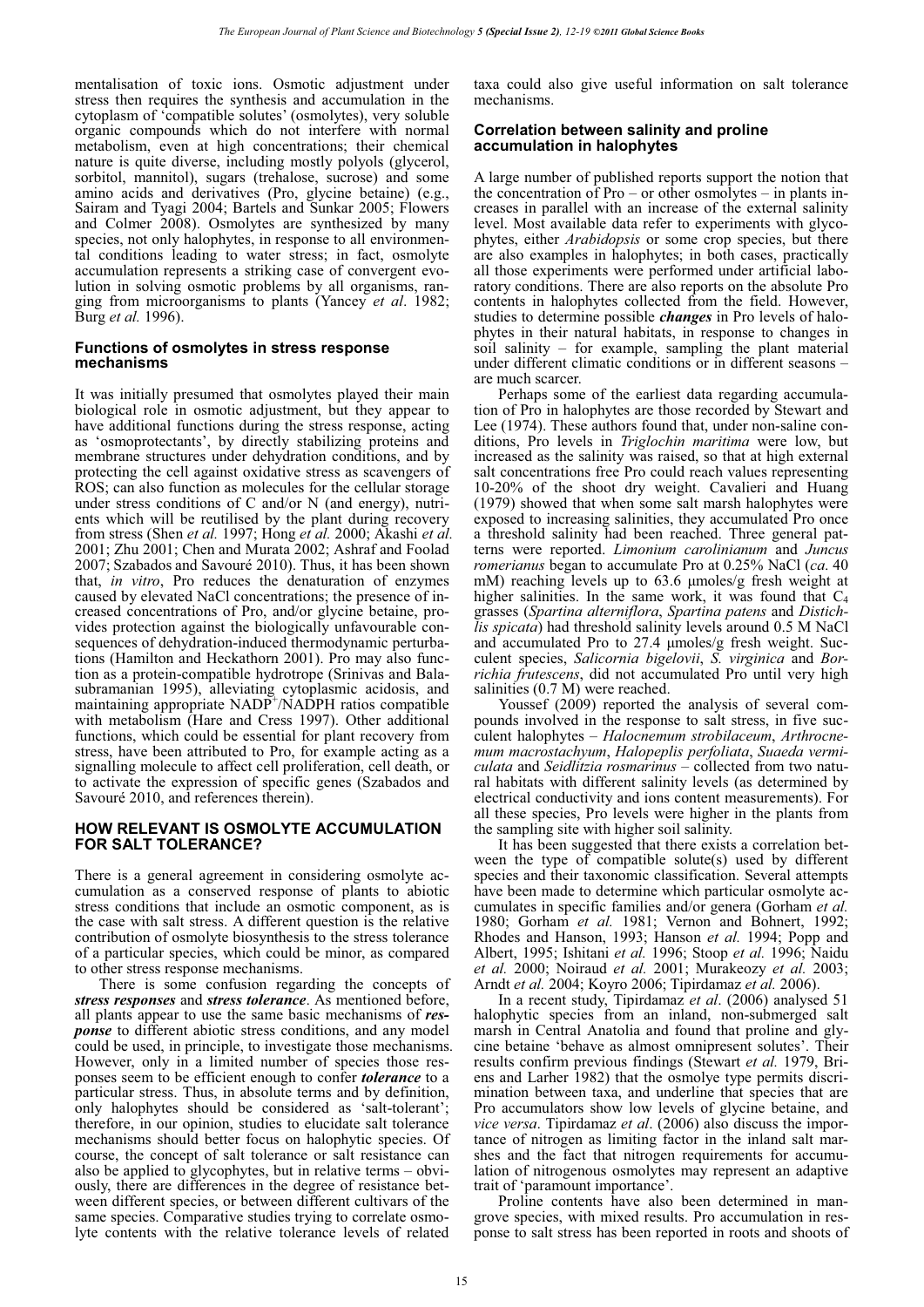*Aegialitis annulata* (Popp and Polania 1989). On the other hand, Popp and Albert (1995) found that, out of twelve mangrove species investigated, only two – *Acanthus ilicifolius* and *Xylocarpus granatum –* contained relatively high levels of Pro; similarly, *Avicennia marina* also accumulates very low Pro in its shoot (Yasseen and Abu-Al-Basal 2008). These data suggest that mangrove species generally do not behave as Pro accumulators, which could be related to the complexity and diversity of adaptive mechanisms coping with salinity in coastal ecosystems (Walsh 1974; Tomlinson 1986; Adam 1990; Hogart 1999; Cronk and Siobhan Fennessy 2001; Lüttge 2002; Hogart 2007).

The level of Pro increased with the salinity of the habitat in three submerged aquatic halophytic species of *Ruppia* (Brock, 1981). In general, Pro content increased in young plants during the phase of active plant growth, decreasing later on during the life cycle. Since earlier developmental stages are more sensitive to stress than adult plants, higher Pro levels may provide increased protection to the more sensitive phase of vegetative growth.

Flowers and Hall (1978) reported a 20-fold increase of Pro levels in shoots of *Sueda maritima* plants grown in the presence of 340 mM NaCl, as compared to control plants grown in the absence of salt. The related taxon *Suaeda salsa* – previously considered as a subspecies of *S. maritima* – as well as *Limonium bicolor* also accumulated Pro in the shoots with increasing external NaCl concentrations; in this case, the shoots of *L. bicolor* contained more Pro than those of *S. salsa*, especially at higher salinity levels (Liu *et al.* 2008). Pro accumulation in response to salt stress has also been reported for another member of the Chenopodiaceae, *Atriplex farinosa* (Morsy 2008), or in leaves of *Lepidium crassifolium* from an inland saline area (Mile *et al.* 2002).

These and many other studies clearly indicate that synthesis and accumulation of Pro represents a general response to salt stress in many halophytes, at least qualitatively; the same function is probably fulfilled by glicine betaine or other osmolytes in those species that are not Pro accumulators. There are, however, significant differences among species regarding quantitative aspects of this response, such as the threshold salinity level which triggers osmolyte accumulation, the endogenous osmolyte concentration that can be reached or the kinetics of the reaction.

#### **Is proline a physiological osmolyte in** *Plantago crassifolia***?**

As mentioned before, most studies on the mechanisms of response to high salinity are carried out under controlled experimental conditions, generally quite different from those to which plants are subjected in their natural habitats. Therefore, one should always be aware that the results obtained in the laboratory might not be relevant regarding the physiological mechanisms of salt tolerance of a given halophyte, as shown by our own work with *Plantago crassifolia.*

Comparative studies on the responses to salt stress in taxa with different levels of resistance to salt, but with similar genetic backgrounds (e.g. related species from the same genus), may help to establish which of those responses are essential for salt tolerance and which are not. The genus *Plantago* is a good choice for this experimental approach, since it includes species with considerable differences in their degree of tolerance, from salt-sensitive taxa, such as *P. media*, to typical halophytes like *P. maritima* (e.g. Erdei and Kuiper 1979). In our experiments, treatment of the halophyte *Plantago crassifolia* with 500 mM NaCl in the greenhouse resulted in a 20-fold increase in Pro levels in the leaves, as compared with control, non-treated plants, although most of this increment was observed at relatively high salt concentrations, over 300 mM NaCl (Vicente *et al.* 2004). These data, at first sight, seem to support the notion that Pro has indeed a physiological role in the responses to salinity in this species; however, they do not agree with previous studies showing that all *Plantago* species investigated – including salt-sensitive and salt-tolerant taxa – use sorbitol, not Pro, as osmolyte (e.g. Ahmad *et al.* 1979; Konigshofer 1983). Since, to our knowledge, there are not known examples of plant species belonging to the same genus, which accumulate different compatible solutes in response to salt stress, the possibility that Pro could be a physiological osmolyte in *P. crassifolia* is extremely unlikely. In fact, *P. crassifolia* is never subjected to so high salinity levels in its natural habitats; the results obtained in the laboratory, although formally correct, have no ecological meaning: the observed accumulation of Pro in response to salt cannot be relevant for salt tolerance of this species under field conditions. In agreement with this statement, no significant differences in Pro content were found between *P. crassifolia* plants growing in two zones of a salt marsh with different soil salinity levels, as determined by electrical conductivity measurements and analysis of soil samples (M. Boscaiu *et al*., unpublished data). This specific example highlights the necessity to analyse with extreme caution the results of laboratory experiments, to avoid erroneous conclusions and generalisations. This should be obvious, but it is common that reported salt treatments carried out in the lab include very high concentrations, higher than sea water and up to 1 M NaCl, which is extremely unlikely the plants can encounter in nature (see, for some examples: Khan and Weber 1986, Khan *et al*. 2000; Aghaleh *et al*. 2009).

## **CONCLUSIONS AND PERSPECTIVES**

As a result of intensive research carried out over the last two decades, nowadays the deleterious effects for plants of salt stress, and the mechanisms used by them to respond to high soil salinity, are relatively well known. Comparatively, our knowledge of the mechanisms of salt tolerance, at the biochemical, cellular and physiological levels, is still very limited. Although there is no precise definition of 'halophytes', it is clear that most plants cannot survive even relatively mild conditions of salt stress. This indicates that all the responses triggered by stress in plants, which have been mentioned in the previous pages, do not generally lead to stress tolerance… except in halophytes. Still, it is not known which of those responses are important, and which provide only a minor contribution, for salt tolerance of a given salt-tolerant species.

It is not worth discussing here the obvious advantages of using model systems, such as *Arabidopsis thaliana*, for the study of the molecular mechanisms of response to stress; it is also logical to work on crops of economic interest. However, these species are all salt-sensitive; they have provided – and will continue to provide – valuable information on the biochemical and physiological responses of plants to high soil salinity… but probably are not the most appropriate to investigate salt tolerance mechanisms. In addition to current research – not as an alternative – we believe that increasing research on halophytes could substantially contribute to elucidate those mechanisms. Most likely, several halophytic 'model species' will have to be selected for these studies, as diverse salt-tolerance strategies are used by different halophytes (for a more extensive discussion on the value of models, see Flowers and Colmer 2008).

We also believe that more fieldwork will be necessary to define and understand biologically significant salt tolerance mechanisms in halophytes. Up to now, most data available on salt stress responses/tolerance have been obtained in laboratory set-ups, under artificial, highly controlled conditions, far different from the conditions the plants encounter in their natural habitats. This experimental approach is of course correct, and much easier than working in the field, but one should be aware of its limitations and drawbacks; the results of lab or greenhouse experiments should be analysed with caution, since they may have no ecological meaning.

A complementary approach could be based on the ana-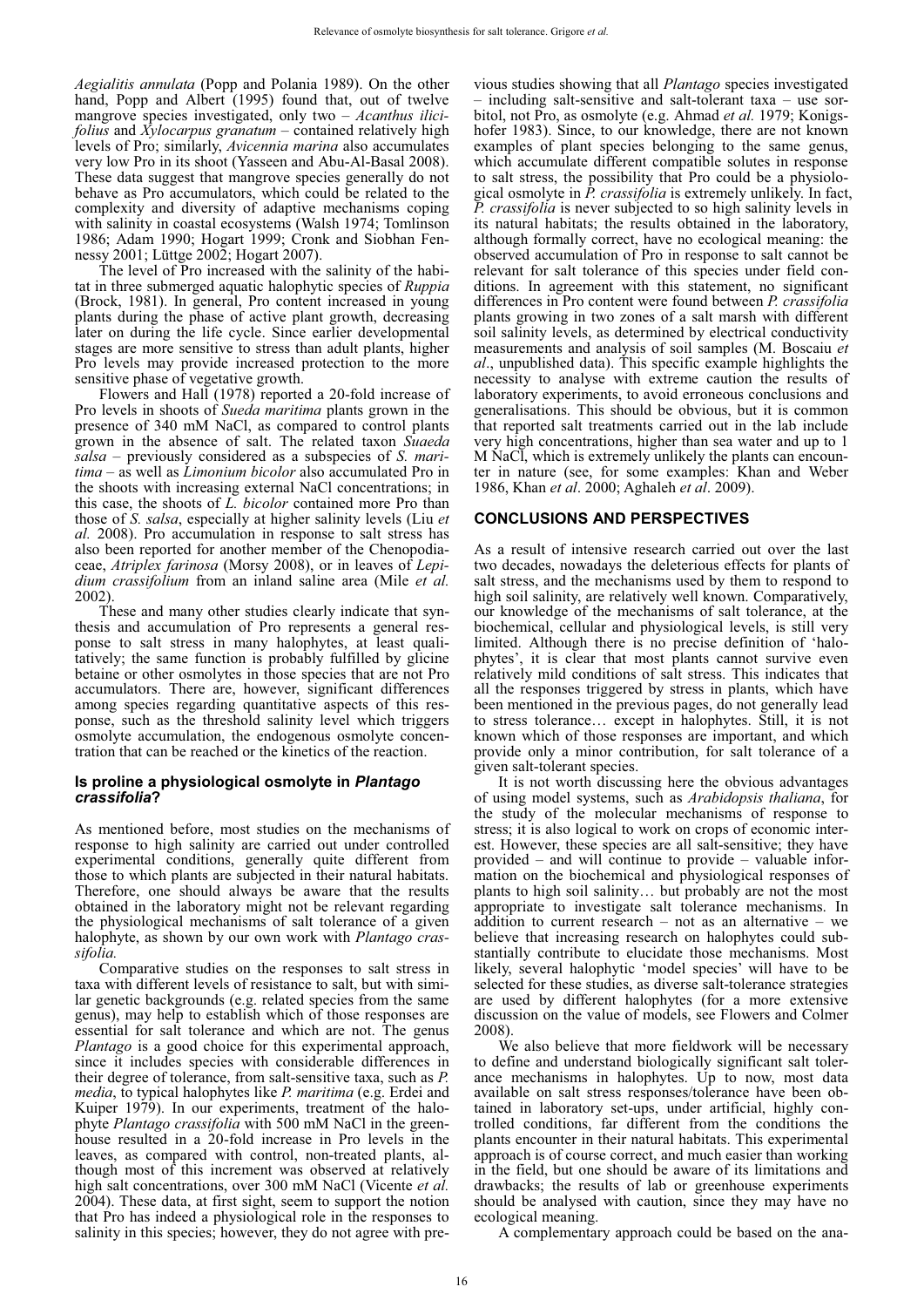lysis of changes in the levels of different biochemical markers of stress responses (e.g., proline contents) in plant material collected in natural saline habitats and under different environmental conditions. These conditions (soil salinity, humidity, temperature, rainfall, etc.) cannot be controlled in nature, but they can be measured and correlated with the plant responses. These studies would then require the work of multidisciplinary research teams, including biochemists, botanists, ecologists and soil scientists. Also, comparative studies in taxa with different levels of salt tolerance but similar genetic backgrounds – for example, related species of the same genus – may help to establish which of the observed responses are essential for salt tolerance, and which are not.

Summarising, we propose to increase the research on the responses of halophytes to salt stress in their natural habitats, as a complement to the studies with salt-sensitive models in laboratory conditions. This strategy will most likely contribute significantly to improve our knowledge of salt tolerance mechanisms.

#### **ACKNOWLEDGEMENTS**

Work in the UPV laboratories is being funded by the Spanish Ministry of Science and Innovation (project CGL2008-00438/ BOS), with contribution from the European Regional Development Fund. M.-N.G. acknowledges the support provided by the Romanian POSDRU project 'Developing the innovation capacity and improving the impact of research through post-doctoral programmes', and by COST Action FA0901: 'Putting Halophytes to work – From Genes to Ecosystems' for his stay in Valencia in the frame of a Short Term Scientific Mission.

#### **REFERENCES**

- **Adam P** (1990) *Saltmarsh Ecology*, Cambridge University Press, Cambridge, 461 pp
- **Aghaleh M, Niknam V, Ebrahimzadeh H, Razavi K** (2009) Salt stress effects on growth, pigments, proteins and lipid peroxidation in *Salicornia persica* and *S. europaea*. *Biologia Plantarum* **53**, 243-248
- **Ahmad I, Larher F, Stewart G** (1979) Sorbitol, a compatible osmotic solute in *Plantago maritima. New Phytologist* **82**, 671-678
- **Akashi K, Miyake C, Yokota A** (2001) Citrulline, a novel compatible solute in drought-tolerant wild watermelon leaves, is an efficient hydroxyl radical scavenger. *FEBS Letters* **508**, 438-442
- **Al-Khayri J** (2002) Growth, proline accumulation and ion content in sodium chloride-stressed callus of date palm. *In Vitro Cellular and Development Biology – Plant* **38 (1)**, 79-82
- **Arndt SK, Arampatsis C, Foetzki A, Li XY, Zeng FJ, Zhang XM** (2004) Contrasting patterns of leaf solute accumulation and salt adaptation in four phreatophytic desert plants in a hyperarid desert with saline groundwater. *Journal of Arid Environments* **59**, 259-270
- **Ashraf M, Foolad MR** (2007) Roles of glycine betaine and proline in improving plant abiotic stress resistance. *Environmental and Experimental Botany* **59**, 206-216
- **Bartels D, Sunkar R** (2005) Drought and salt tolerance in plants. *Critical Reviews in Plant Sciences* **24**, 23-59
- **Ben-Rouina B, Ben-Ahmed C, Athar H-U-R, Boukhriss M** (2006) Water relations, proline accumulation and photosynthetic activity in olive tree (*Olea europaea* L. Cv "Chemlali") in response to salt stress. *Pakistan Journal of Botany* **38 (5)**, 1397-1406
- **Boyer JS** (1982) Plant productivity and environment. *Science* **218**, 443-448
- **Briens M, Larher F** (1982) Osmoregulation in halophytic higher plants: A comparative study of soluble carbohydrates, polyols, betaines and free proline. *Plant Cell and Environment* **5**, 287-292
- **Brock MA** (1981) Accumulation of proline in a submerged aquatic halophyte, *Ruppia* L. *Oecologia (Berlin)* **51**, 217-219
- **Buhl MB, Stewart CR** (1983) Effects of NaCl on proline synthesis and utilization in excised barley leaves. *Plant Physiology* **72**, 664-667
- **Burg MB, Kwon ED, Kultz D** (1996) Osmotic regulation of gene expression. *FASEB Journal* **10**, 1598-1606
- **Cardenas-Avila ML, Verde-Star J, Maiti RK, Foroughbakhch-P R, Gamez-Gonzales H, Martinez-Lozano S, Nunez-Gonzales MA, Garcia Diaz G, Hernandez-Pinero JL, Morales-Vallarta MR** (2006) Variability in accumulation of free proline on *in vitro* calli of four bean (*Phaseolus vulgaris* L.) varieties exposed to salinity and induced moisture stress. *Phyton (International Journal of Experimental Botany)* **75**, 103-108
- **Cavalieri AJ, Huang AHC** (1979) Evaluation of proline accumulation in the adaptation of diverse species of marsh halophytes to the saline environment.

*American Journal of Botany* **66**, 307-312

- **Cha-um S, Kirdmanee C** (2008) Effect of osmotic stress on proline accumulation, photosynthetic abilities and growth of sugarcane plantlets (*Saccharum officinarum* L.). *Pakistan Journal of Botany* **40 (6)**, 2541-2552
- **Chen THH, Murata N** (2002) Enhancement of tolerance of abiotic stress by metabolic engineering of betaines and other compatible solutes. *Current Opinion in Plant Biology* **5**, 250-257
- **Chen Z, Cuin TA, Zhou M, Twomey A, Naidu BP, Shabala S** (2007) Compatible solute accumulation and stress-mitigating effects in barley genotypes contrasting in their salt tolerance. *Journal of Experimental Botany* **58 (15/16)**, 4245-4255
- **Claussen W** (2005) Proline as a measure of stress in tomato plants. *Plant Science* **168**, 241-248
- **Cronk JK, Siobhan Fennessy M** (2001) *Wetland Plants. Biology and Ecology*, Lewis Publishers, Boca Raton, London, New York, Washington, D.C., 462 pp
- **Erdei L, Kuiper PJC** (1979) The effect of salinity on growth, cation content, Na<sup>+</sup> uptake and translocation in salt-sensitive and salt-tolerant *Plantago* species. *Physiologia Plantarum* **47**, 95-99
- **Errabii T, Gandonou CB, Essalmani H, Abrini J, Idaomar M, Skali-Sen**haji N (2006) Growth, proline and ion accumulation in sugarcane callus cultures under drought-induced osmotic stress and its subsequent relief. *African Journal of Biotechnology* **5 (16)**, 1488-1493
- **Flowers TJ, Hall JL** (1978) Salt tolerance in the halophyte *Suaeda maritima* (L) Dum.: The influence of the salinity of the culture solution on the content of various organic compounds. *Annals of Botany* **42**, 1057-1063
- **Flowers TJ, Flowers SA** (2005) Why does salinity pose such a difficult problem for plant breeders? *Agricultural Water Management* **78**, 15-24
- **Flowers TJ, Colmer TD** (2008) Salinity tolerance in halophytes. *New Phytologist* **179**, 945-963
- **Flowers TJ, Hajibagheri MA, Clipson NJW** (1986) Halophytes. *The Quarterly Review of Biology* **61**, 313-337
- **Flowers TJ, Troke PF, Yeo AR** (1977) The mechanism of salt tolerance in halophytes. *Annual Review of Plant Physiology* **28**, 89-121
- **Forment J, Naranjo MA, Roldán M, Serrano R, Vicente O** (2002) Expression of *Arabidopsis* SR-like splicing proteins confers salt tolerance to yeast and transgenic plants. *The Plant Journal* **30**, 511-519
- **Garthwaite AJ, von Bothmer R, Colmer TD** (2005) Salt tolerance in wild Hordeum species is associated with restricted entry of Na<sup>+</sup> and Cl<sup>-</sup> into the shoots. *Journal of Experimental Botany* **56 (419)**, 2365-2378
- **Glenn EP, Brown JJ, Blumwald E** (1999) Salt tolerance and crop potential of halophytes. *Critical Reviews in Plant Sciences* **18**, 227-255
- **Gorham J, Hughes L, Wyn Jones RG** (1980) Chemical composition of saltmarsh plants from Ynys Môn (Anglesey): the concept of physiotypes. *Plant, Cell and Environment* **3**, 309-318
- **Gorham J, Hughes L, Wyn Jones RG** (1981) Low-molecular-weight carbohydrate in some salt stressed plants. *Physiologia Plantarum* **53**, 27-33
- **Goudarzi M, Pakniyat H** (2009) Salinity causes increase in proline and protein contents and peroxidase activity in wheat cultivars. *Journal of Applied Sciences* **9**, 348-353
- **Grigore MN** (2008a) *Halophytotaxonomy. List of Romanian Salt Tolerant Plants*, PIM Press, Iasi, 137 pp (in Romanian)
- **Grigore MN** (2008b) *Introductory Halophytology. Integrative Anatomy Aspects*, PIM Press, Iasi, 238 pp ( in Romanian)
- **Grigore MN, Toma C** (2008) Polymorphic histo-anatomical adaptations of halophytes under different natural stress factors. *Physiologia Plantarum Special Issue: Redox Signal Integration* **133 (3)** FESPB 2008 Abstracts (Abstract)
- **Grigore MN, Toma C** (2010a) *Halophytes. Ecological Anatomy Aspects*, Alexandru Ioan Cuza University Press, Iasi, 310 pp (in Romanian)
- **Grigore MN, Toma C** (2010b) *Salt-secreting Structures of Halophytes. An Integrative Approach*, Romanian Academic Press, Bucharest, 290 pp (in Romanian)
- **Guerrier G** (1998) Proline accumulation in salt-treated tomato: Different proline precursors in *Lycopersicon esculentum* and *Lycopersicon pennellii*. *Journal of Plant Nutrition* **21**, 505-513
- **Hamilton III EW, Heckathorn SA** (2001) Mithocondrial adaptations to NaCl. Complex I is protected by antioxidants and small heat shock proteins, whereas complex II is protected by proline and betaine. *Plant Physiology* **126**, 1266-1274
- **Hanson AD, Rathinasabapathi B, Rivoal J, Burnet M, Dillon MO, Gage DA**  (1994) Osmoprotective compounds in the Plumbaginaceae – a natural experiment in metabolic engineering of stress tolerance. *Proceedings of the National Academy of Sciences USA* **91**, 306-310
- **Hare PD, Cress WA** (1997) Metabolic implications of stress-induced proline accumulation in plants. *Plant Growth Regulation* **21**, 79-102
- **Hasegawa PM, Bressan RA, Zhu J-K, Bohnert HJ** (2000) Plant cellular and molecular responses to high salinity. *Annual Review of Plant Physiology and Plant Molecular Biology* **51**, 463-499
- **Heuer B** (1999) Osmoregulatory role of proline in plants exposed to environmental stresses. In: Pessarakli M (Ed) *Handbook of Plant and Crop Stress* (2nd Edn), Marcel Dekker, Inc., New York, Basel, pp 675-696
- **Hogart PJ** (1999) *The Biology of Mangroves*, Oxford University Press, New York, 228 pp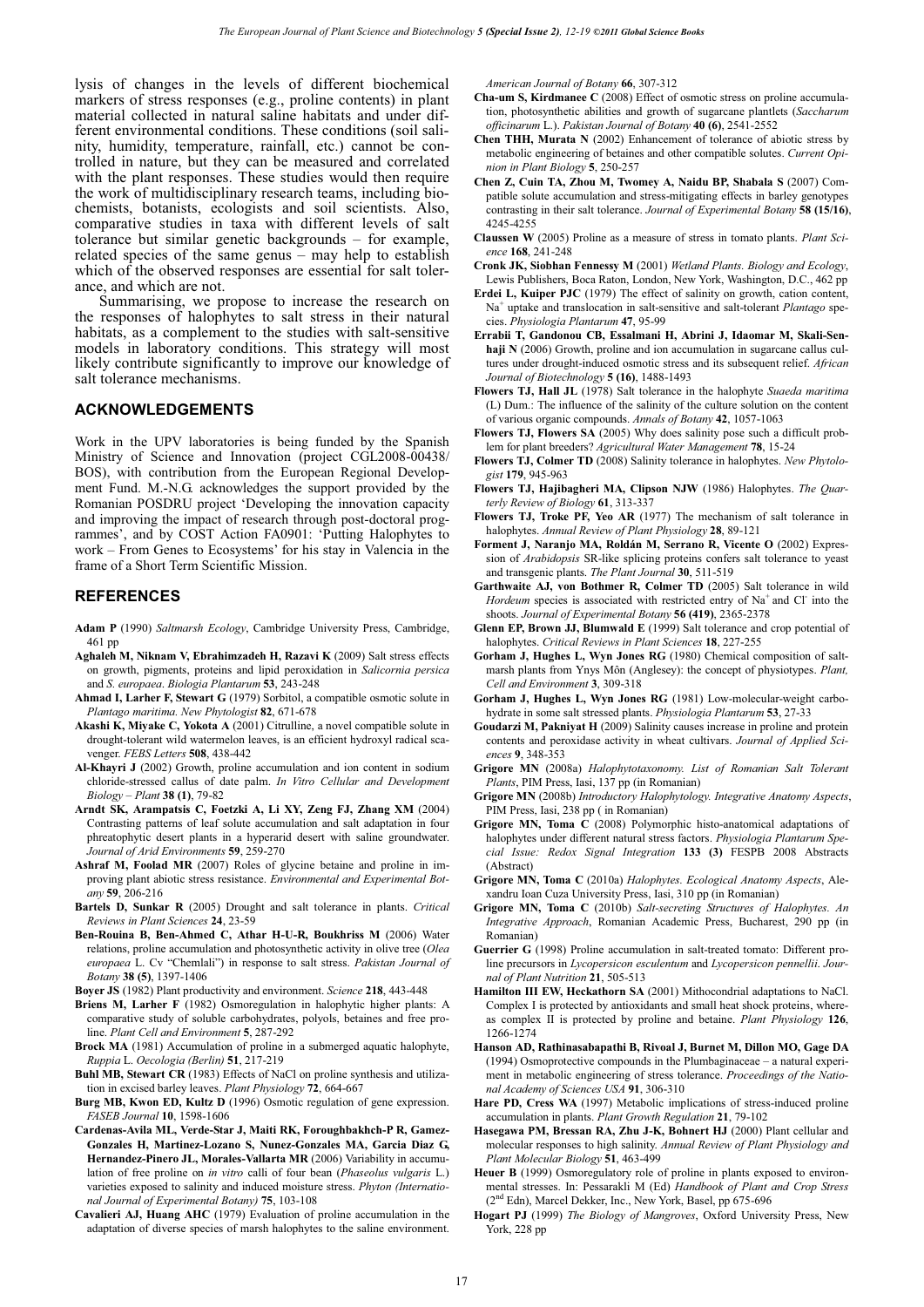- **Hogart PJ** (2007) *The Biology of Mangroves and Seagrasses* (2<sup>nd</sup> Edn), Oxford University Press, New York, 284 pp
- **Hong Z, Lakkineni K, Zhang Z, Verma DPS** (2000) Removal of feedback proline accumulation of  $\Delta l$ -pyrroline-5-carboxylate synthetase results in increased proline accumulation and protection of plants from osmotic stress. *Plant Physiology* **122**, 1129-1136
- **Hussain TM, Chandrasekhar T, Hazara M, Sultan Z, Saleh BK, Gopal GR** (2008) Recent advances in salt stress biology – a review. *Biotechnology and Molecular Biology Review* **3**, 8-13
- **Inal A** (2002) Growth, proline accumulation and ionic relations of tomato  $(Lycopersicon$  *esculentum* L.) as influenced by NaCl and Na<sub>2</sub>SO<sub>4</sub> salinity. *Turkish Journal of Botany* **26**, 285-290
- **Ishitani M, Majumader AL, Bornhouser A, Michalowski CB, Jensen RG, Bohnert HJ** (1996) Coordinate transcriptional induction of *myo*-inositol metabolism during environmental stress. *Plant Journal* **58**, 1219-1229
- **Jones MM, Turner NC, Osmond CB** (1981) Mechanisms of drought resistance. In: Paleg LG, Aspinall D (Eds) *Physiology and Biochemistry of Drought Resistance in Plants*, Sydney, Academic Press, pp 15-37
- **Khan MA, Ungar IA, Showalter AM** (2000) The effect of salinity on the growth, water status, and ion content of a leaf succulent perennial halophyte, *Suaeda fruticosa* (L.) Forssk. *Journal of Arid Environments* **45**, 73-84
- **Khan MA, Weber DJ** (1986) Factors influencing seed germination in *Salicornia pacifica* var. Utahensis. *American Journal of Botany* **73**, 1163-1167
- **Khan MN, Siddiqui MH, Mohammad F, Masroor M, Khan A, Naeem M** (2007) Salinity induced changes in growth, enzyme activities, photosynthesis, proline accumulation and yield in linseed genotypes. *World Journal of Agricultural Sciences* **3 (5)**, 685-695
- **Kishor PBK, Hong Z, Miao GH, Hu CAA, Verma DPS** (1995) Overexpression of  $\Delta$ -pyrroline-5-carboxylate synthetase increases proline production and confers osmotolerance in transgenic plants. *Plant Physiology* **108 (4)**, 1387- 1394
- **Kocheva KV, Georgiev GI** (2008) Changes in foliar proline concentration of osmotically stressed barley. *Zeitschrift für Naturforschung C. A Journal of Biosciences* **63 (1-2)**, 101-104
- **Konigshofer H** (1983) Changes in ion composition and hexitol content of different *Plantago* species under the influence of salt stress. *Plant and Soil* **72**, 289-296
- **Koyro HW** (2006) Effect of salinity on growth, photosynthesis, water relations and solute composition of the potential cash crop halophyte *Plantago coronopus* (L.). *Environmental and Experimental Botany* **56**, 136-146
- **LaRosa PC, Rhodes D, Rhodes JC, Bressan RA, Csonka LN** (1991) Elevated accumulation of proline in NaCl-adapted tobacco cells is not due to altered  $\Delta$ -pyrroline-5- carboxylate reductase. *Plant Physiology* 96, 245-250
- **Liu X, Duan D, Li W, Tadano T, Khan MA** (2008) A comparative study on responses of growth and solute composition in halophytes *Suaeda salsa* and *Limonium bicolor* to salinity. In: Khan MA, Webber DJ (Eds) *Ecophysiology of High Salinity Tolerant Plants*, Springer Science + Business Media, Dordrecht, pp 135-143
- **Lüttge U** (2002) Mangroves. In: Läuchli A, Lüttge U (Eds) *Salinity: Environment-Plants-Molecules*, Kluwer Academic Publishers, Dordrecht, pp 113-135
- **Lutts S, Kinet JM, Bouharmont J** (1996) Effects of salt stress on growth, mineral nutrition and proline accumulation in relation to osmotic adjustment in rice (*Oryza sativa* L.) cultivars differing in salinity resistance. *Plant Growth Regulation* **19**, 207-218
- **Marcum KB** (2002) Growth and physiological adaptations of grasses to salinity stress. In: Pessarakli M (Ed) *Handbook of Plant and Crop Physiology* (2<sup>n</sup> Edn), Marcel Dekker, Inc., New York, pp 623-636
- **Mile O, Meszaros I, Veres S, Lakatos G** (2002) Ecophysiological study on the salt tolerance of a pannonian endemism (*Lepidium crassifolium* (W. et K.)) in inland saline area. *Acta Biologica Szegediensis* **46**, 249-250
- **Momayezi MR, Zaharah AR, Hanafi MM, Mohd Razi I** (2009a) Agronomic characteristics and proline accumulation of Iranian rice genotypes at early seedling stage under sodium salt stress. *Malaysian Journal of Soil Science* **13**, 59-75
- **Momayezi MR, Zaharah AR, Hanafi MM, Mohd Razi I** (2009b) Seed germination and proline accumulation in Rice (*Oryza sativa* L.) as affected by salt concentrations. *Pertanika Journal of Tropical Agricultural Science* **32 (2)**, 247-259
- **Morsy AA** (2008) Ecophysiological studies on *Atriplex farinosa* (Forssk.) under different habitat conditions. *Australian Journal of Basic and Applied Sciences* **2**, 272-281
- **Mukhopadhyay R, Reddy PS, Pallela R, Chakra Reddy N, Venkateswara Rao J, Hash CT, Kavi Kishor PB** (2007) Differential responses of proline, ion accumulation and antioxidative enzyme activities in Pearl millet [*Pennisetum glaucum* (L.) R. Br.] lines differing in salt sensitivity. *Journal of Plant Biology* **34**, 185-192
- **Munns R** (2002) Comparative physiology of salt and water stress. *Plant, Cell and Environment* **25**, 239-250
- **Munns R** (2005) Genes and salt tolerance: Bringing them together. *New Phytologist* **167**, 645-663
- **Munns R, Tester M** (2008) Mechanisms of salinity tolerance. *Annual Review of Plant Biology* **59**, 651-681
- **Murakeozy EP, Nagy Z, Duhaze C, Bouchereau A, Tuba Z** (2003) Seasonal

changes in the leaves of compatible osmolytes in three halophytic species of inland saline vegetation in Hungary. *Journal of Plant Physiology* **160**, 395- 401

- **Murakeözy EP, Nagy Z, Duhazé C, Bouchereau A, Tuba Z** (2003) Seasonal changes in the levels of compatible osmolytes in three halophytic species of inland saline vegetation in Hungary. *Journal of Plant Physiology* **160 (4)**, 395-401
- **Naidu BP, Paleg LG, Jones GP** (2000) Accumulation of proline analogues and adaptation of *Melaleuca* species to diverse environments in Australia. *Australian Journal of Botany* **48**, 611-620
- **Nanjo T, Kobayashi M, Yoshiba Y, Kakubari Y, Yamaguchi-Shinozaki K, Shinozaki K** (1999a) Antisense suppression of proline degradation improves tolerance to freezing and salinity in *Arabidopsis thaliana. FEBS Letters* **461**, 205-210
- **Nanjo T, Kobayashi M, Yoshiba Y, Sanada Y, Wada K, Tsukaya H, Kakubari Y, Yamaguchi-Shinozaki K, Shinozaki K** (1999b) Biological functions of proline in morphogenesis and osmotolerance revealed in antisense transgenic *Arabidopsis thaliana. Plant Journal* **18 (2)**, 185-193
- **Naranjo MA, Forment J, Roldán M, Serrano R, Vicente O** (2006) Overexpression of *Arabidopsis* LTL1, a salt-induced gene encoding a GDSL-motif lipase, increases salt tolerance in yeast and transgenic plants. *Plant, Cell and Environment* **29**, 1890-1900
- **Neumann P** (1997) Salinity resistance and plant growth revisited. *Plant, Cell and Environment* **20**, 1193-1198
- **Noiraud N, Maurousset L, Lemoine R** (2001) Transport of polyols in higher plants. *Plant Physiology and Biochemistry* **39**, 717-728
- **O'Leary JW** (2002) Adaptative components of salt tolerance. In: Pessarakli M (Ed) *Handbook of Plant and Crop Physiology* (2<sup>nd</sup> Edn), Marcel Dekker, Inc., New York, pp 615-622
- **Owens S** (2001) Salt of the Earth. Genetic engineering may help to reclaim agricultural land lost due to salinisation. *EMBO Reports* **2**, 877-879
- **Parvaiz A, Satyawati S** (2008) Salt stress and phyto-biochemical responses of plants – a review. *Plant Soil Environment* **54**, 89-99
- **Popp M, Albert R** (1995) The role of organic solutes in salinity adaptation of mangroves and herbaceous halophytes. In: Khan Aimal M, Ungar IA (Eds) *Biology of Salt Tolerant Plants*, Department of Botany, University of Karachi, Karachi, Pakistan, pp 139-149
- **Popp M, Polania J** (1989) Compatible solutes in different organs of mangroves trees. *Annales des Sciences Forestières* **46 (Special Issue)**, 842-844 s
- **Rhodes D, Hanson AD** (1993) Quaternary ammonium and tertiary sulfonium compounds in higher-plants. *Annual Review of Plant Physiology and Plant Molecular Biology* **44**, 357-384
- **Ruan C-J, Teixeira da Silva JA, Qin P, Lutts S, Gallagher JL** (2010) Halophyte improvement for a salinized world. *Critical Reviews in Plant Sciences*  **29 (6)**, 329-359
- **Ruan C-J, Teixeira da Silva JA** (2011) Metabolomics: Creating new potentials for unraveling mechanisms in response to salt and drought stress and for biotechnological improvement of xero-halophytes. *Critical Reviews in Biotechnology* **31 (2)**, 153-169
- **Sairam RK, Tyagi A** (2004) Physiology and molecular biology of salinity stress tolerance in plants. *Current Science* **86**, 407-421
- **Schulze E-D, Beck E, Müller-Hohenstein K** (2005) *Plant Ecology*, Springer-Verlag, Berlin, Heidelberg, New York, 692 pp
- **Sen DN, Kasera PK, Mohammed S** (2002) Biology and physiology of saline plants. In: Pessarakli M (Ed) *Handbook of Plant and Crop Physiology* (2<sup>nd</sup>) Edn), Marcel Dekker, Inc., New York, pp 563-581
- **Shen B, Jensen RG, Bohnert HJ** (1997) Mannitol protects against oxidation by hyderoxyl radicals. *Plant Physiology* **115**, 527-532
- **Srinivas V, Balasubramanian D** (1995) Proline is a protein-compatible hydrotrope. *Langmuir* **11**, 2830-2833
- **Stewart GR, Lee JA** (1974) The role of proline accumulation in halophytes. *Planta* **120**, 279-289
- **Stewart GR, Larher F, Ahmad I, Lee JA** (1979) Nitrogen metabolism and salt-tolerance in higher plant halophytes. In: Jeffries RL, Davy AJ (Eds) *Ecological Processes in Coastal Environments*, Blackwell Scientific, Oxford, pp 211-227
- **Summart J, Thanonkeo P, Panichajakul S, Prathepha P, McManus MT** (2010) Effect of salt stress on growth, inorganic ion and proline accumulation in Thai aromatic rice, Khao Dawk Mali 105, callus culture. *African Journal of Biotechnology* **9 (2)**, 145-152
- **Szabados L, Savoure A** (2010) Proline: A multifunctional amino acid. *Trends in Plant Science* **15**, 89-97
- **Tester M, Davenport R** (2003)  $Na<sup>+</sup>$  tolerance and  $Na<sup>+</sup>$  transport in higher plants. *Annals of Botany* **91**, 503-527
- **Tipirdamaz R, Gagneul D, Duhazé C, Aïnouche A, Monnier C, Özkum D,**  Larher F (2006) Clustering of halophytes from an inland salt marsh in Turkey according to their ability to accumulate sodium and nitrogenous osmolytes. *Environmental and Experimental Botany* **57**, 139-153
- **Tomlinson PB** (1986) *The Botany of Mangroves*, Cambridge University Press, New York, 413 pp
- **Vernon DM, Bohnert HJ** (1992) Increased expression of a myoinositol methyl transferase in *Mesembryanthemum crystallinum* is part of a stress response distinct from Crassulacean acid metabolism induction. *Plant Physiology* **99**,